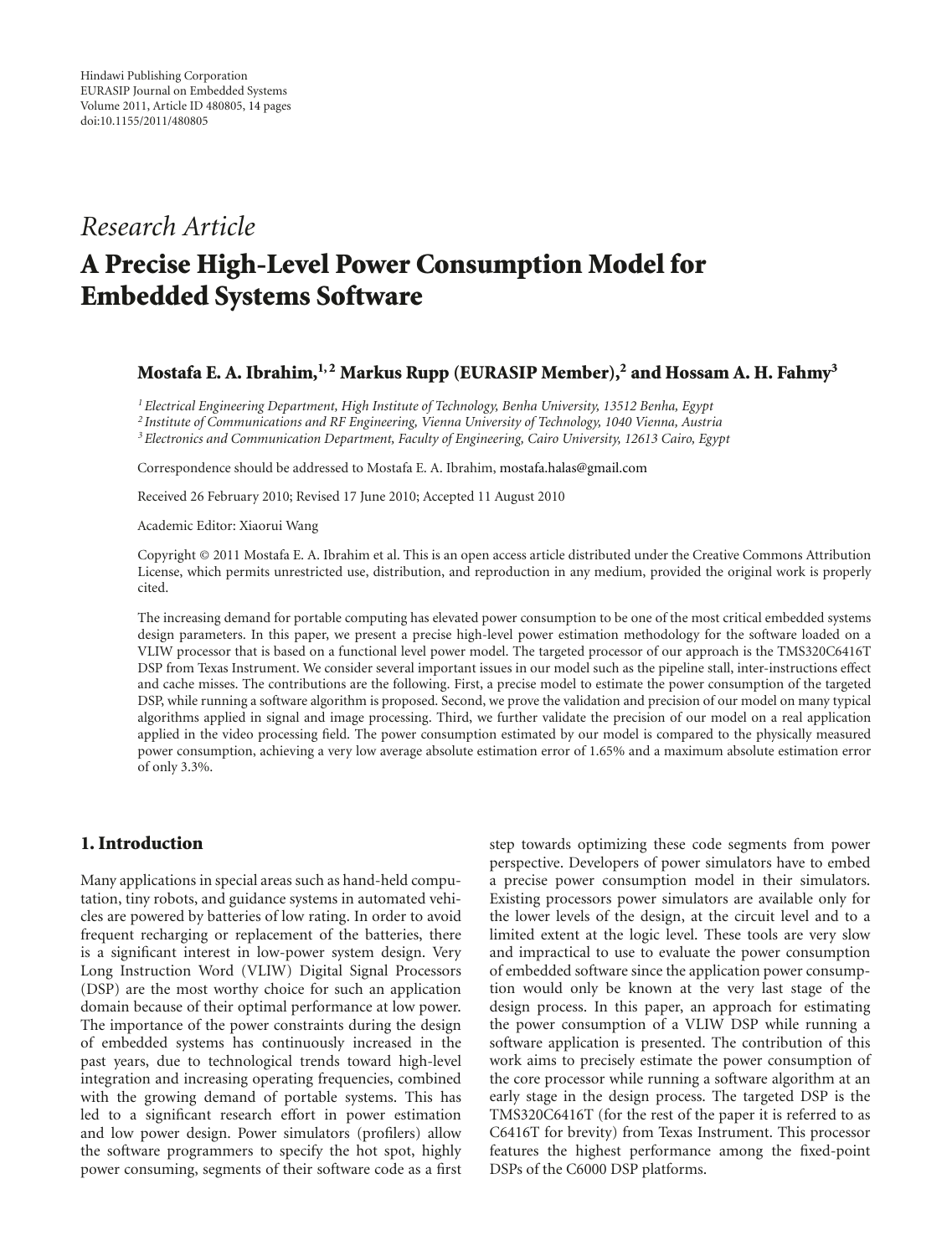The rest of the paper is organized as follows. Section 2 presents an overview of the existing power consumption modeling abstraction levels for general purpose processors. Section 3 provides a general overview of the target architecture. Section 4 describes the methodology along with the experimental setup employed in our experiments. Section 5 describes in detail the functional level analysis and the resulting mathematical formulas constituting the model for the targeted architecture functional units. Section 6 demonstrates the validation of the power estimation methodology utilizing the developed power consumption model. Finally, Section 7 summarizes the main contributions of this paper.

# **2. Related Work**

This section summarizes the most recent contributions to the problem of power modeling and estimation. Recent approaches to model the power consumption of the software running on a processor can be separated into two main categories *low-level models* and *high-level models*. Low-level models calculate power and energy from detailed electrical descriptions, comprising circuit level, gate level, register transfer (RT) level, or system level. while, high-level models deal only with instructions and functional units from the software point of view and without electrical knowledge of the underlying architecture [1].

*2.1. Low-Level Estimation Techniques.* The level of detail in the modeling performed by the power simulator influences both the accuracy of estimation as well as the speed of the simulator. In this section we survey the models frequently used at low level as these power consumption estimation techniques cover a range of abstractions such as the circuit/transistor level, logic gate level, RT level, and architectural level.

*2.1.1. Transistor-Level Estimations.* The representation of a microprocessor in terms of transistors and nets is extremely complex and requires undergoing all the steps of the design flow and the layout, routing, and parameter extraction inclusive. Furthermore, a transistor level view of the system employs component models based on linearized differential equations and works in the continuous time domain. This implies that a simulation of more than one million transistors, even for a few clock cycles, requires times that are usually not affordable and anyway not practical for the high-level power characterization [2]. Thus, while providing very good accuracy; transistor-level power estimation methodology is slow and impractical for analyzing the power consumption at an early design stage. Moreover, this methodology requires the availability of lower level circuit details of the targeted processor, which is not available for most of commercial offthe-shelf processors.

The PowerMil [3] is an early attempt to build a lowlevel power consumption simulator. PowerMil is a transistor level simulator for simulating the current and power behavior in VLSI circuits. It is capable of simulating detailed current behavior in modern deep submicron CMOS circuits,

including sophisticated circuitries such as sense-amplifiers, with speed and capacity approaching conventional gate level simulators. For more details about power estimation techniques in VLSI circuits refer to [4, 5].

*2.1.2. Gate-Level Estimations.* Methods to estimate the power consumption based on gate level descriptions of microprocessors or micro controller cores have been proposed in literature. The main advantage of such methods with respect to transistor-level simulation approaches is that the simulation is event-driven and takes place in a discrete time domain, leading to a considerable reduction of the computational complexity, without a significant loss of accuracy [2].

An example for the gate level power estimators is the model presented by Chou [6]. present an accurate estimation of signal activity at the internal nodes of sequential logic circuits. The power consumption estimation in Chou and Roy is a Monte Carlo based approach that take spatial and temporal correlations of logic signals into consideration.

*2.1.3. RT-Level Estimations.* A design described at RT-level can be regarded as a collection of blocks and a network of interconnections. The blocks are sometimes referred to as macros, adders, registers, multiplexers, and so on, while the interconnections are simply nets or group of nets. An assumption underlying the great majority of the approaches presented in the literature is that the power properties of a block can be derived from an analysis of the block isolated from a design, under controlled operating conditions. The main factor influencing the power consumption model of a macro is the input statistics [2].

Most of the research in RT level power estimation is based on empirical methods that measure the power consumption of existing implementations and produce models from those measurements. This is in contrast to the approaches that rely on information-theoretic measures of activity to estimate power [7, 8]. Measurement-based approaches for estimating the power consumption of datapath functional units can be divided into two subcategories, namely; transition sensitive and activity sensitive. The first technique, introduced by Powel and Chau [9], is a fixed-activity micromodeling strategy called the Power Factor Approximation (PFA) method. The power models are parameterized in terms of complexity parameters and a PFA proportional constant. Similar schemes were also proposed by Kumar et al. [10] and Liu and Svensson [11]. This approach assumes that the inputs do not affect the switching activity of a hardware block. To remedy this problem, activity-sensitive empirical power models were developed. These schemes are based on predictable input signal statistics; an example is the method proposed by Landman and Rabaey [12]. The overall accuracy of such models may be hampered due to incorrect input statistics or the inability to correctly model the interaction.

The second empirical technique, transition-sensitive power models, is based on input transitions rather than input statistics. The method, proposed by Mehta et al. [13], assumes that a power model is provided for each functional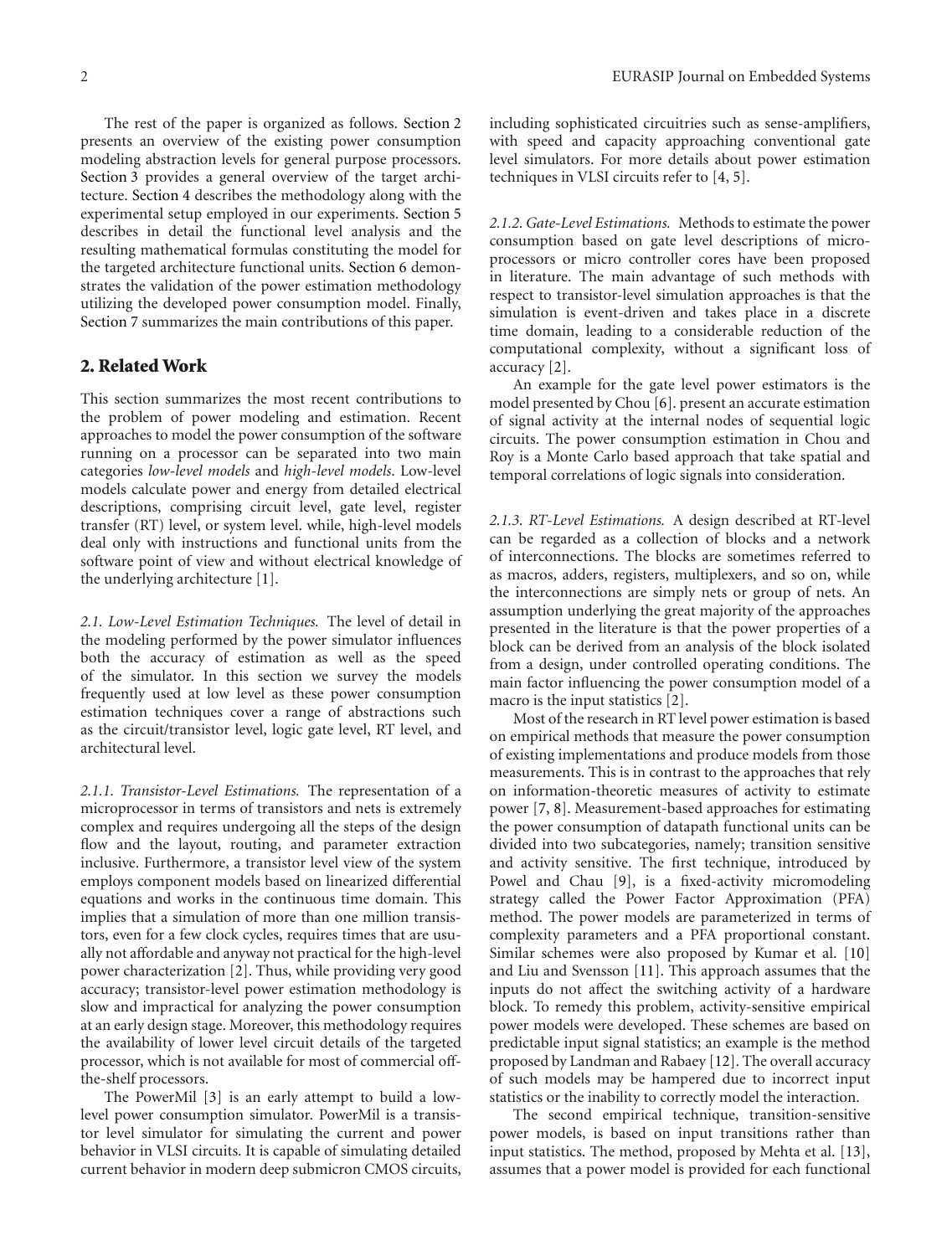unit—a table containing the power consumed for each input transition. Closely related input transitions and power patterns can be concentrated in clusters, thereby reducing the size of the table. Other researchers have also proposed similar macro-model-based power estimation approaches [14, 15].

*2.1.4. Architectural-Level Estimations.* Recently, various architectural power simulators have been designed that employ a combination of lower level of abstraction power consumption models. These simulators derive power estimates from the analysis of circuit activity induced by the application programmes during each cycle and from detailed capacitive models for the components activated. A key distinction between these different simulators is the estimation accuracy and estimation speed. For example, the *Simple-Power* power simulator [16] employs a transition-sensitive power model for the datapath functional unit. The *Simple-Power* core accesses a table containing the switch capacitance for each input transition of the functional unit exercised.

The use of a transition-sensitive approach has both design challenges as well as performance concerns during simulation. The first concern is that the construction of these tables is time-consuming. Unfortunately, the size of this table grows exponentially with the size of the inputs. The table construction problem can be addressed by partitioning and clustering mechanisms. The second concern is the performance cost of the table lookup for each component access in a cycle. In order to overcome this cost, simulators such as *SoftWatt* [17] and *Wattch* [18] utilize a simple fixed-activity model for the functional unit. These simulators only track the number of accesses to a specific component and utilize an average capacity value to estimate the power consumed. Even the same simulator can employ different types of power models for different components. For example, *SimplePower* estimates the power consumed in the memories utilizing analytical models [19]. In contrast to the datapath components that utilize a transition-sensitive approach, these models estimate the power consumed per access and do not accommodate the power differences found in sequences of accesses. One of the most widely used microarchitectural power simulators is *Wattch* [18]. *Wattch* is a power simulator for superscalar, out-of-order, processors. It has been developed with aid of the infrastructure offered by *SimpleScaler* [20]. The power estimation engine of *Wattch* is based on the *SimpleScaler* architecture, but in addition, it supports detailed cycle-accurate information for all models, including datapath elements, memory, control logic, and clock distribution network [21].

While providing good accuracy, low-level power estimation methodologies are slow and impractical for analyzing the power consumption at an early design stage. Moreover, these methodologies require the availability of lower level circuit details or a complete Hardware Description Language (HDL) design of the targeted processor, which is not available for most of the commercial off-the-shelf processors.

*2.2. High-Level Estimation Techniques.* Recently, the demand has increased for high level power estimation simulators

that allow an early design space exploration from the power consumption perspective. The existing high-level power estimation models can be classified into two main categories, Instruction Level Power Analysis (ILPA) and Functional Level Power Analysis (FLPA).

*2.2.1. Instruction Level Power Analysis.* An instruction level power model for individual processors was first proposed by Tiwari et al. [22]. By measuring the current drawn by the processor as it repeatedly executes distinct instructions or distinct instruction sequences, it is possible to obtain most of the information that is required to evaluate the power consumption of a program for the processor under test. Tiwari et al. modeled the power consumption of the Intel DX486 processor. Power is modeled as a base cost for each instruction plus the interinstruction overheads that depend on neighboring instructions. The base cost of an instruction can be considered as the cost associated with the basic processing needed to execute the instruction. However, when sequences of instructions are considered, certain interinstruction effects come into play, which are not reflected in the cost computed solely from base cost. These effects can be summarized as the following.

- (i) Circuit state: switching activity depends on the current inputs and previous circuit state, In other words the difference between the bit pattern of two successive instructions.
- (ii) Resource constraints: resource constraints in the CPU can lead to stalls, for example, pipeline stalls and write buffer stalls.
- (iii) Cache misses: another interinstruction effect is the effect of cache misses. The instruction timings listed in manuals provide the cycle count assuming a cache hit. For a cache miss, a certain cycle penalty has to be added to the instruction execution time.

An experimental method is proposed by Tiwari et al. to empirically determine the base and the inter-instructions overhead cost. In this experimental method, several programs containing an infinite loop consisting of several instances of the given instruction or instruction sequences are used. The average current drawn by the processor core during the execution of this loop is measured by a standard off-the-shelf, dual-slope integrating digital multimeter. Much more accurate measuring environments have been proposed to precisely monitor the instantaneous current drawn by the processor instead of the average current. One of these approaches has employed a high-performance current mirror based on bipolar junction transistors as current sensing circuit. The power profiler in the work of Nikolaidis et al. [23] receives as input the trace file of executed assembly instructions, generated by an appropriate processor simulator, and estimates the base and interinstruction energy cost of the executed program taking into account the energy sensitive factors as well as the effect of pipeline stalls and flushes. The main disadvantage of this approach is the current measuring complexity [24].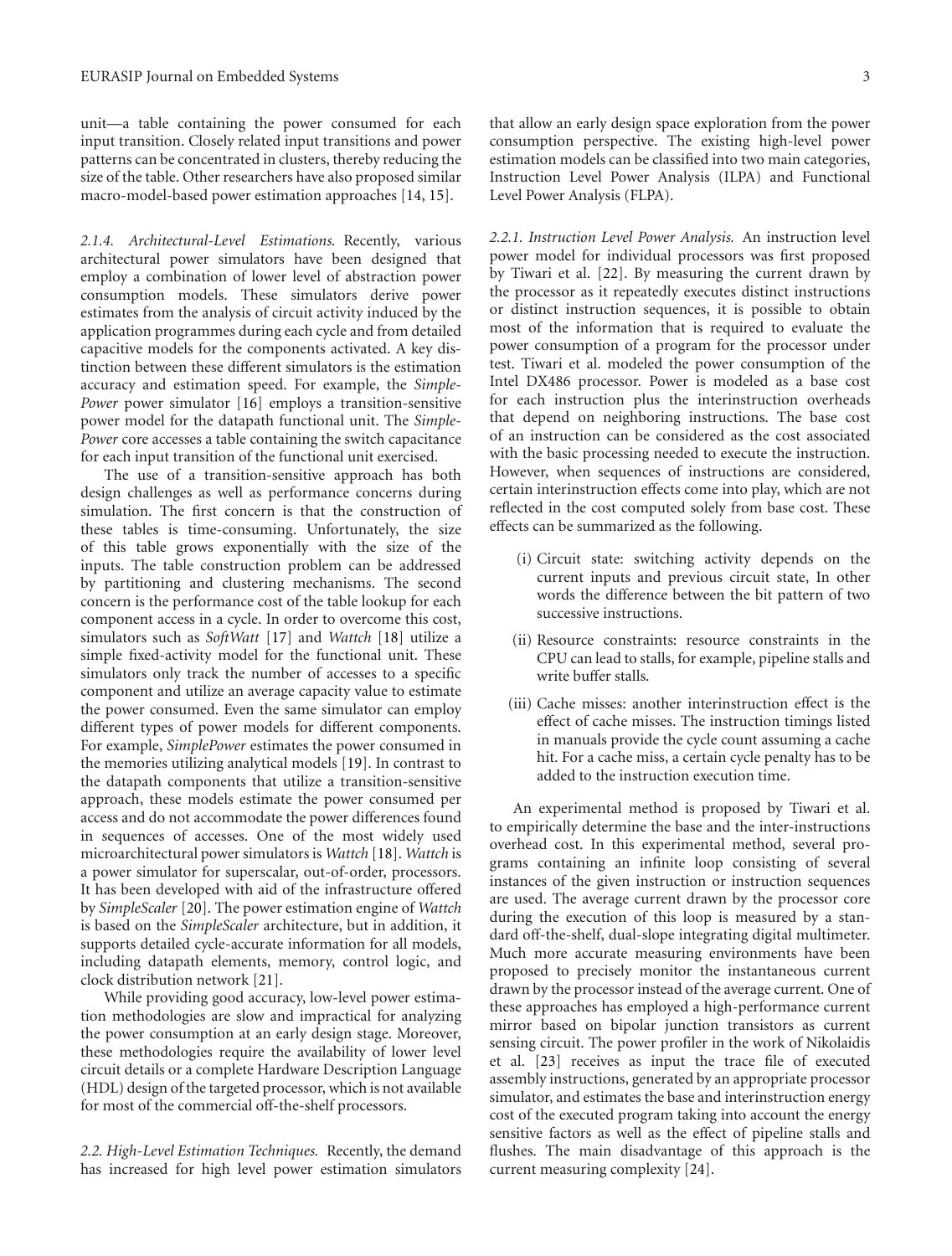Another approach, to reduce the spatial complexity of instruction-level power models is presented in [25]. Therein, interinstruction effects have been measured by considering only the additional energy consumption observed when a generic instruction is executed after a no-operation (NOP) instruction.

An attempt to modify the original ILPA to create an instruction level power model with a gate level simulator is carried out by Sama et al. [26]. In this approach, the power cost values were obtained through a power simulator rather than actual measurement; thus modeling is possible at design time and can be part of microarchitecture and/or instruction set architecture exploration. More researchers attempted to enhance the original Tiwari ILPA power consumption modeling technique as in [27–29].

The ILPA-based methods have some drawbacks, one of these drawbacks is that the number of current measurements is directly related to the number of instructions in the Instruction Set Architecture (ISA) and also the number of parallel instructions composing the very long instruction in the VLIW processor. The problem of instruction level power characterization of *K*-issue VLIW processor is  $O(N^{2K})$  where *N* is the number of instructions in the ISA and *K* is number of parallel instructions composing the VLIW [30]. Also they do not provide any insight on the instantaneous causes of power consumption within the processor core, which is seen as a black-box model. Moreover, the effect of varying data (as well as address) is ignored in the ILPA models, though this effect can be accounted by an additive factor [31].

*2.2.2. Function Level Power Analysis.* FLPA was first introduced by Laurent et al. in [32]. The functional level power modeling approach is applicable to all types of processor architectures. Furthermore, FLPA modeling can be applied to a processor with moderate effort, and no detailed knowledge of the processors circuitry is needed. The basic idea behind the FLPA is the distinction of the processor architecture into functional blocks like processing Unit (PU), instruction management unit (IMU), internal memory, and others [32]. First, a functional analysis of these blocks is performed to specify and then discard the nonconsuming blocks (those with negligible impact on the power-consumption). The second step is to figure out the parameters that affect the power consumption of each of the power consuming blocks. For instance, the IMU is affected by the instructions dispatching rate which in turn is related to the degree of parallelism. In addition to these parameters, there are some parameters that affect the power consumption of all functional blocks in the same manner such as operating frequency and word length of input data.

Laurent et al. [32, 33] presented a functional level power consumption model for the TI C62x DSP series. The C62x series has four internal memory modes which are handled by Laurent et al. model. The targeted architecture in our proposed model is the TI C64x. There are significant differences between the C64x and the C62x architectures. The internal program and data memories of the C62x have been replaced by two level-1 caches in the C64x. Moreover,



Figure 1: C6416T block diagram.

the C64x includes a level-2 SRAM that is utilized both for the data and program with the ability to be partially configured as level-2 cache memory. Moreover, the C64x has the ability to utilize SIMD instructions. The number of registers is also doubled  $(2 \times 32 \text{ in place of } 2 \times 16)$ .

Unlike the model presented in [32, 33] that considers the load and store instructions as a part of the processing unit submodel, we had to consider the internal memory as a separate functional block. Hence, we believe that our proposed model is substantially different from the model presented in [32, 33] but required for accurately modeling the C64 family.

The work presented in [34] briefly points to the C64x but is lacking details. Furthermore, as of now (submission time of the paper) the model for the C64x is not included in the library of the latest SoftExplorer tool [35]. Unlike the model introduced in [36] that employs the parallelism factor as the affecting parameter for the processing units (PUs) block, the fact that the NOP does not require any PU for its execution convinced us that another parameter yields a better description of the PUs. Moreover, as we will explain later, the level-1 data cache memory submodel is different as well.

#### **3. Target Architecture**

In this section we briefly consider the target processor architectural features and the experimental setup used in our work.

A block diagram of the C6416T CPU is shown in Figure 1. It is one of the highest performance fixed-point DSPs that features deep pipeline (11 stages), eight 32-bit instructions/cycle, twenty-eight operations/cycle, and up to 8000 MIPS. The VLIW TMS320C64x+ DSP core consists of six ALUs (32-/40-bit), each supports single 32-bit, dual 16 bit, or quad 8-bit arithmetic per clock cycle, two multipliers support four  $16 \times 16$ -bit multiplications (32-bit results) per clock cycle or eight  $8 \times 8$ -bit multiplications (16-bit results)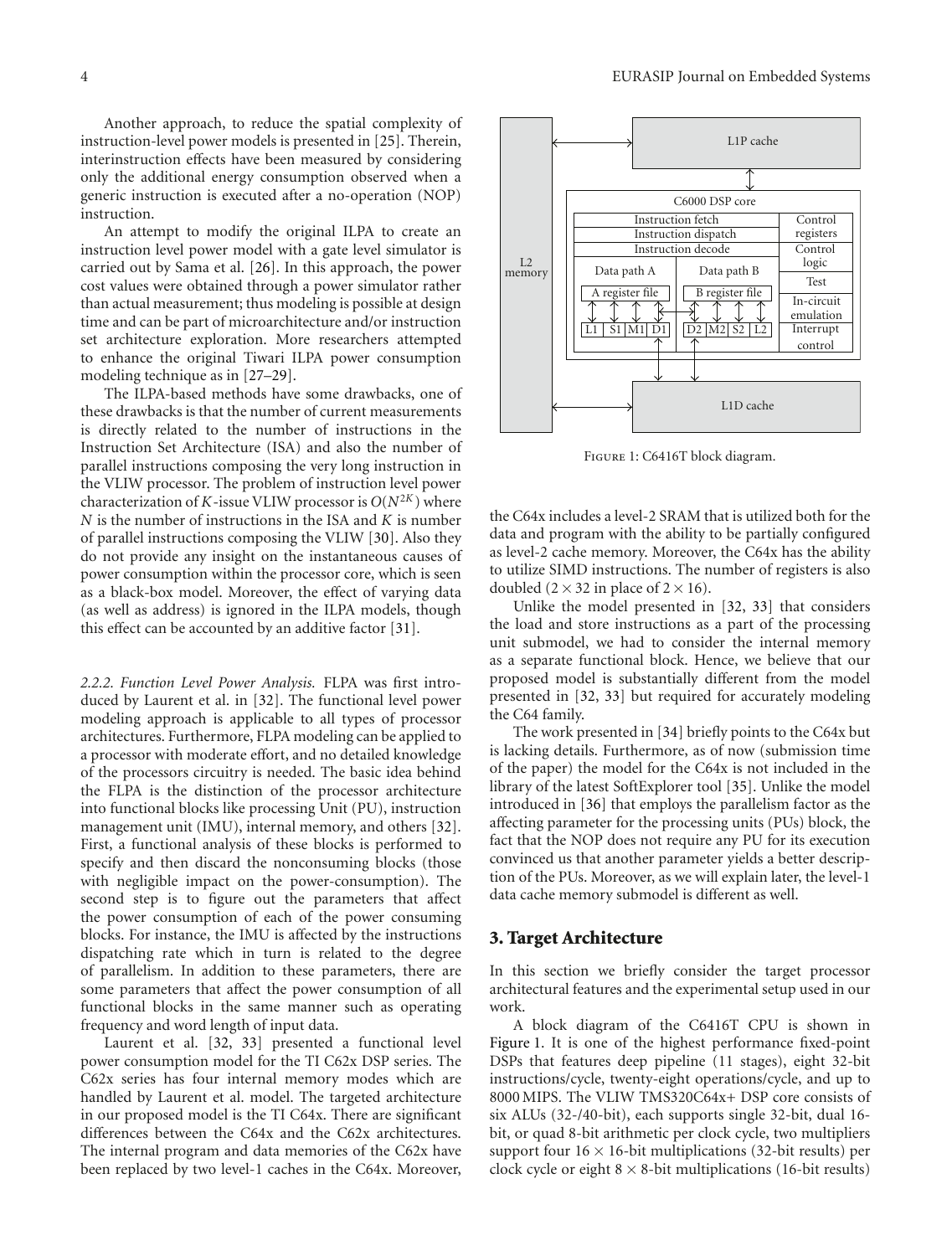

Figure 2: Functional level power estimation general methodology.

per clock cycle, 64-/32-bit general purpose registers, and nonaligned load-store architecture. Instruction set features byte-addressable (8-/16-/32-/64-bit data). L1/L2 memory architecture composed of 16 kB two-way set associative L1D cache, with a 64-byte line size and 128 sets, 16 k-byte directmapped L1P cache, with a 32-byte line size and 512 sets, and 1024 k-byte L2 unified mapped RAM/cache, with flexible allocation configurations [37].

#### **4. Methodology**

The basic idea behind the FLPA is the distinction of the processor architecture into functional blocks like processing unit (PU), instruction management unit (IMU), internal memory, and others [32]. Figure 2 illustrates the process of estimating the power consumption with aid of the FLPA technique. At first, a functional analysis of these blocks is performed to specify and then discard the nonconsuming blocks (those with negligible impact on the power consumption). The second step is to figure out the parameters that affect the power consumption of each of the power consuming blocks. This kind of parameters is called algorithmic parameters as they are computed from the software algorithm. For instance, the IMU is affected by the instructions dispatching rate which in turn is related to the parallelism degree. In addition to these parameters, there are some parameters that affect the power consumption of all functional blocks in the same manner such as operating frequency and word length of input data which are called architectural parameters [33].

By means of simulations or measurements it is possible to find an arithmetic function for each block that determines its power consumption depending on a set of parameters. Hence, to determine the arithmetic function for each functional block, the average supply current of the processor core is measured in relation with the variation of the affecting parameter. These variations are achieved by a set of small programs, called scenarios. Such scenarios are short programs written in assembly language. Each program consists of an unbounded loop with a body of several hundreds of certain instructions that individually invoke each block. The power consumption rules are finally obtained by curve-fitting the measurement values [33].



Figure 3: Current measurement setup.

All the current measurements are carried out on the TMS320C6416T DSP Starter Kit (DSK) manufactured by Spectrum Digital Inc. There are three power test points on this DSK for DSP I/O current, DSP core current, and system current. The operating frequency ranges from 600 MHz to 1200 MHz and the DSP core voltage is 1.2 V. The C/C++ compiler embedded in the Code Composer Studio (CCS3.1) from Texas Instruments is used for getting the binaries to be loaded to the DSP. The current drawn by the DSP core while running an algorithm (IDD) is captured by the Agilent 34410A 6.5 digit digital multimeter (DMM). This DMM features very high DC basic accuracy, actually 0*.*003% of the reading plus 0*.*003% of the range [38]. As shown in Figure 3 the current is captured in terms of the differential voltage drop across a 0.025 Ω sense resistor inserted, by the DSK manufacturer, in the current path of the DSP core. The input differential voltage drop is divided by 0.025  $\Omega$  to obtain the current drawn. Several assembly language scenarios have been developed to separately stimulate each of the functional blocks. Each scenario consists of an unbounded loop with a body of more than 1000 instructions, to avoid the effect of branching instructions on the measured current.

The parameters that affect the power consumption for each functional block can be extracted from the assembly code generated by the CCS3.1. Some parameters cannot be extracted directly from the assembly code, such as the execution time and the data cache miss rate. Therefore, the code should be run at least once to obtain these parameters with the aid of the code profiler.

#### **5. C6416T Power Consumption Model**

After applying the FLPA, the C6416T architecture is subdivided into six distinct functional blocks (clock tree, instruction management unit, processing unit, internal memory, L1 data cache and L1 program cache) as shown in Figure 4. The L2 unified memory accesses are considered via handling the L1 data and program cache misses. The L2 cache misses are not handled in our model as the L2 cache misses require the data or program to be accessed from an external memory that is beyond the scope of our proposed model. Moreover,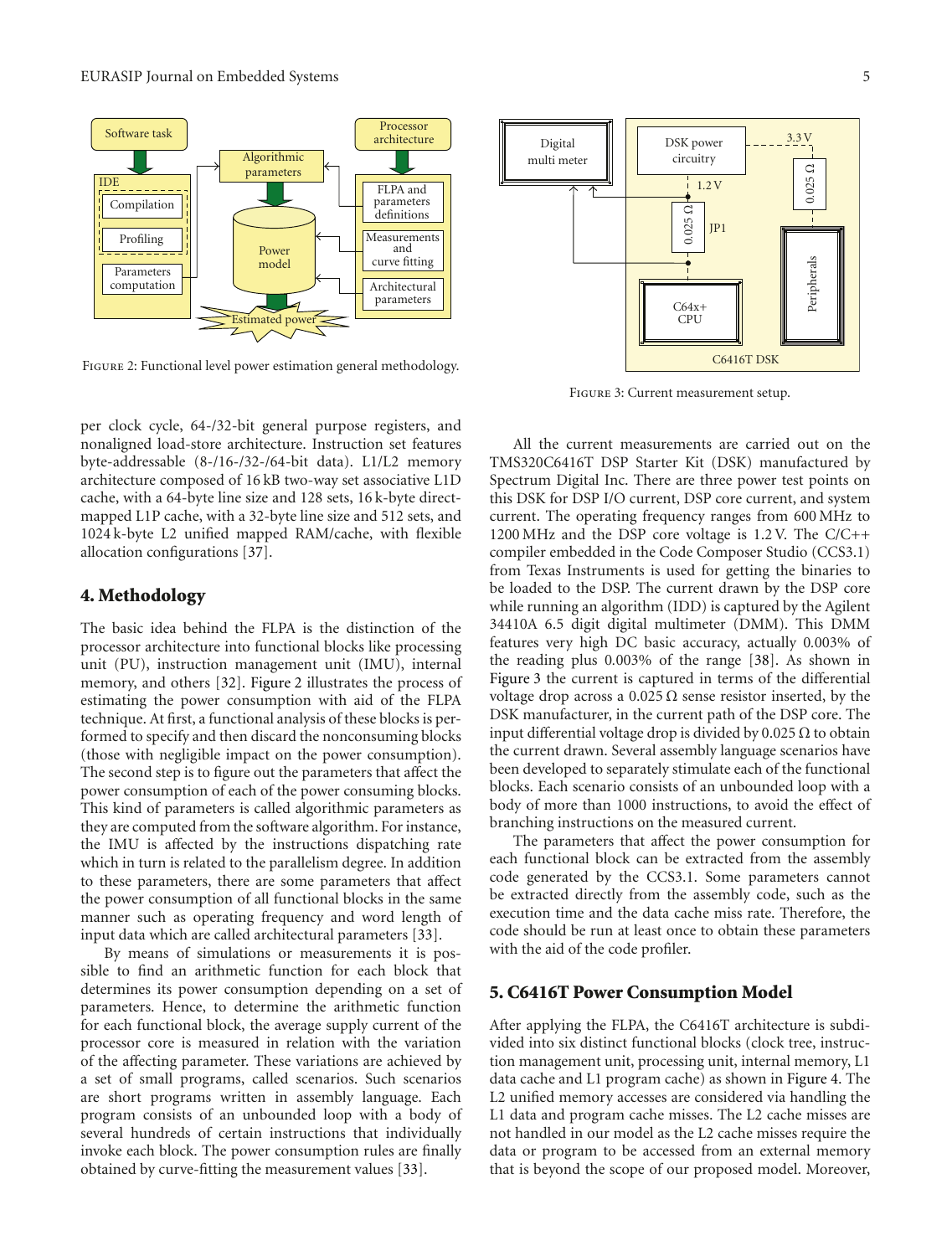TABLE 1: Methodology of computing algorithmic parameters.

| Parameter     | Computation methodology                                                                  |
|---------------|------------------------------------------------------------------------------------------|
| $\alpha$      | No. of fetch packets/No. of execution packets                                            |
| $\beta$       | (No. of executed instructions—NOP instructions)/Total code cycles                        |
| $\varepsilon$ | (No. of L1D read hits/Total code cycles) $\cdot$ 100                                     |
| $\lambda$     | (No. of L1D write hits/Total code cycles) $\cdot$ 100                                    |
| $\mathcal V$  | ((No. of L1D read misses $+$ No. of L1D write misses)/No. of L1D references) $\cdot$ 100 |
| $\delta$      | (No. of L1P misses/No. of L1P references) $\cdot$ 100                                    |
| <b>PSR</b>    | No. of CPU stall cycles/Total code cycles                                                |



Figure 4: Functional level power analysis for C6416T.

there are extreme differences between individual realizations of external memories in terms of their access time and power consumption. The utilization of the FLPA also results in the algorithmic parameters that affect the power consumption for the prementioned functional blocks.

The dispatching rate *α* represents the average number of execution packets per fetch packet. The processing rate *β* stands for the average number of active processing units per cycle. The internal memory read/write access rates *ε*/*λ*, respectively, express the number of memory accesses divided by the number of required clock cycles for executing the code segment under investigation. The data cache miss rate *γ* corresponds to the number of data cache misses divided by the total memory accesses. Finally, the program cache miss rate  $\delta$  corresponds to the number of program cache misses divided by the total program cache references. Table 1 shows how these algorithmic parameters of the proposed model are computed with the aid of the C6416T profiler. The C6416T profiler, which is embedded in the CCS3.1, offers many statistics regarding the program under investigation that are utilized in the process of computing our proposed model such as number of execution packets, number of NOP instruction cycles, and number of L1D cache misses.

*5.1. Static and Clock Distribution Power Consumption Submodel.* The static power consumption of any processor includes the power consumed due to leakage current and the clock distribution network. It is not possible at the functional



Figure 5: Model function of the C6416T clock tree.

level analysis to differentiate between those types of power consumption. Hence, both static and clock distribution power consumption are considered in a single submodel as the static and clock distribution power consumption model. From now on when we talk about the operating frequency effect on the power consumption, actually the effect of static and clock distribution is meant. It is clear that the parameter that affects the power consumption of the clock tree functional block is the operating frequency. Thus, we modeled the effect of the operating frequency on the power consumption. The operating frequency linearly affects the current drawn by the DSP core and hence, also linearly affects the power consumption of the processor. Figure 5 shows the relation between the operating frequency and the current drawn by the DSP core.

*5.2. IMU Power Consumption Submodel.* The IMU unit of the C6416T processor consists of two main subunits which are the instructions fetching unit and the dispatching unit. The IMU fetches eight instructions per cycle as one fetch packet. The dispatch unit then subdivides this fetch packet into execution packets. Since the C6416T has eight functional units, it is capable of simultaneously executing up to eight instructions. Consequently, the dispatch unit can divide the fetch packet into ne (maximum parallelism) to eight (sequential) execution packets. Thus, the dispatching rate is strongly affecting the instruction parallelism. Therefore, it is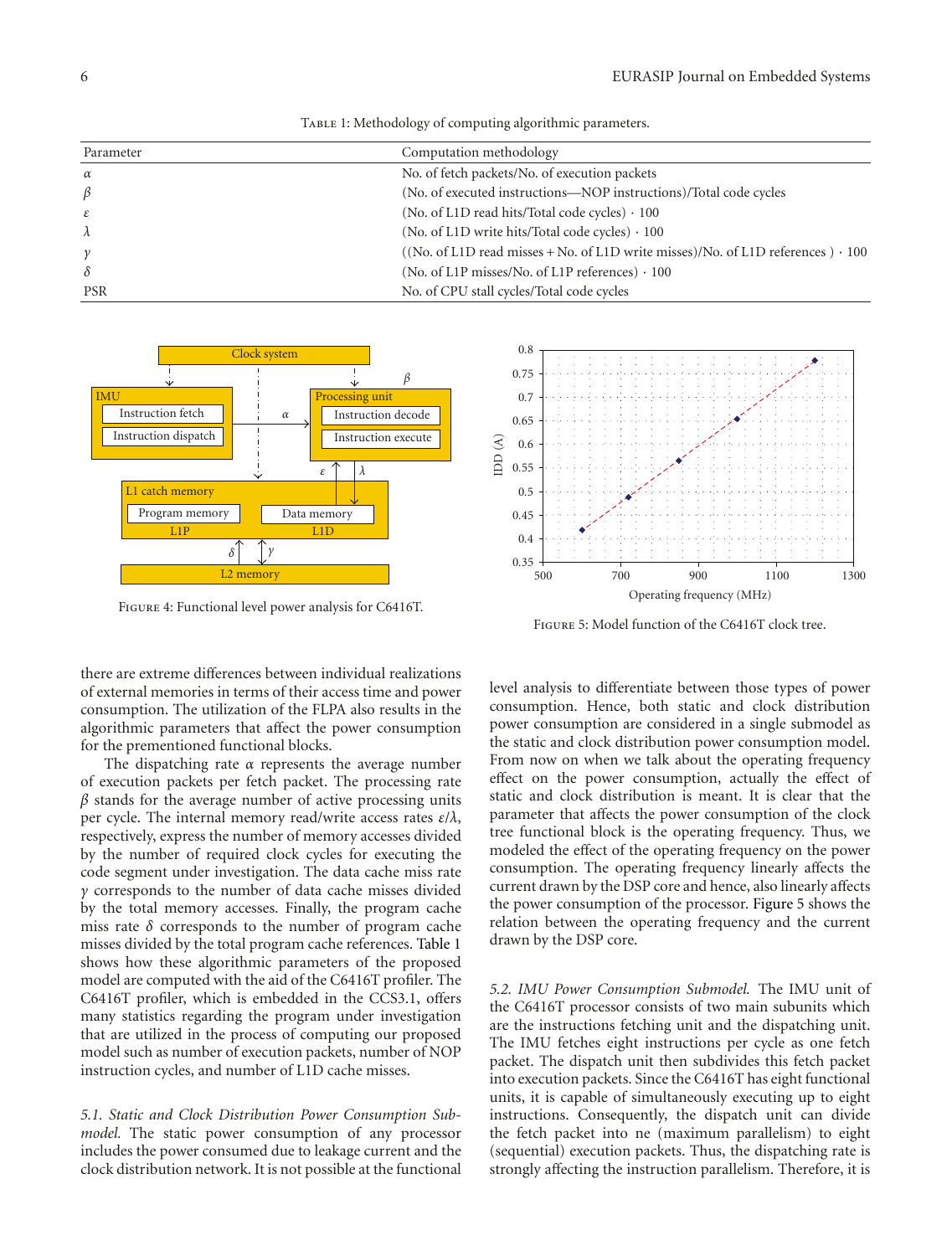

Figure 6: Screen shots of the scenarios for varying *α*.



Figure 7: Model function of the C6416T IMU at *F* = 1000 MHz.

obvious that the dispatch rate is the parameter that affects the power consumption of the IMU.

Since the NOP instruction does not require any processing unit for its execution, each of the proposed scenarios to invoke the IMU is composed of an unbounded loop with more than 1000 no operations (NOPs). These scenarios vary the dispatch rate (number of fetch packets divided by the number of execution packets) from 0*.*125 to 1*.*0. Figure 6 shows screen shots of the scenarios to vary the dispatch rate, where the pipe symbols  $(\parallel)$  indicate parallel instructions, that is, the first instruction without  $\parallel$  together with the successor instructions with  $\parallel$  is executed in the same clock cycle. Figure 7 indicates the characteristics of the current drawn by the core processor with a varying dispatch rate when the operating frequency is adjusted to 1000 MHz. Figure 8 indicates that varying *α* is independent of varying the operating frequency.

By curve fitting the measurement values in Figure 7 the arithmetic function is obtained:

$$
IDDIMU = -0.0918\alpha^{2} + 0.284\alpha + 0.0603.
$$
 (1)



Figure 8: Model function of the C6416T IMU at different frequencies.

The quality of the fitting process is measured by the value *R*-squared  $(R^2)$ : a number from 0 to 1, which is the normalized square of the residuals of the data after the fit. This value expresses what fraction of the variance of the data is explained by the fitted trend line. It reveals how closely the estimated values for the trend line correspond to the actual data. A trend line is most reliable when its *R*<sup>2</sup> value is at or close to 1.0 [39]. Since the  $R^2$  value for the arithmetic function in (1) equals 0*.*9994 then (1) is an excellent fit for the curve values in Figure 7.

The arithmetic function in (1) does not consider the effect of pipeline stalls. Many reasons cause the pipeline to stall. For instance, one data cache miss stalls the pipeline for at least six cycles. Hence, the arithmetic function in (2) is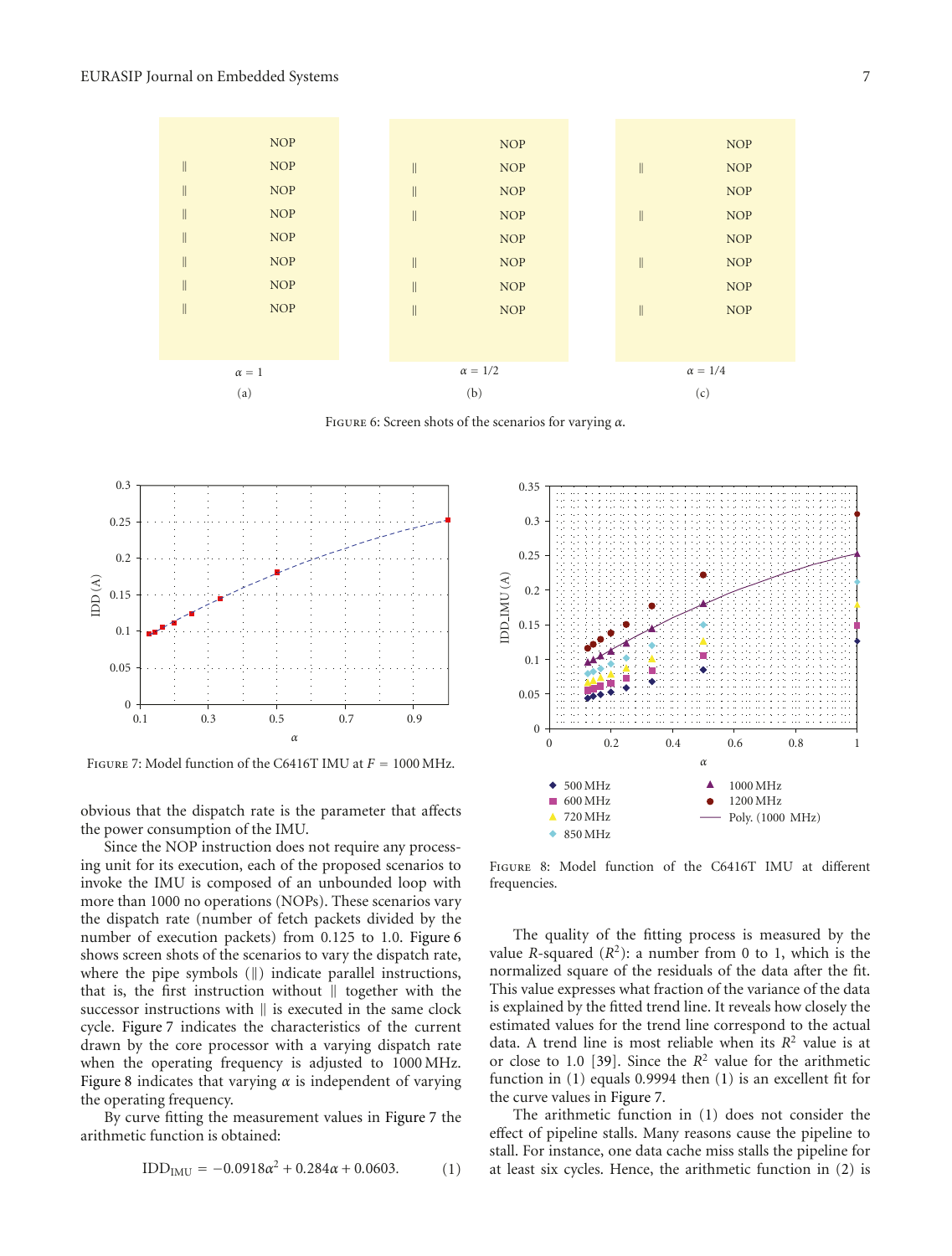

Figure 9: Difference between *β* and *α*.



FIGURE 10: Model function of the C6416T processing units at  $\alpha = 1$ and  $F = 1000$  MHz.

presented to account for the pipeline stall effect"

$$
IDD_{IMU} = (-0.0918\alpha^2 + 0.284\alpha + 0.0603)(1 - PSR), (2)
$$

where PSR stands for pipeline stall rate which can be expressed as the number of pipeline stall cycles divided by the total cycles required for executing the code segment under investigation.

*5.3. PU Power Consumption SubModel.* The data path of the C6416T consists of eight functional units. These functional units can work simultaneously if the dispatch unit succeeds to compose an execution packet with eight instructions. Unlike the model in [36] that uses the parallelism degree as the affecting parameter for the processing unit submodel, the fact that the NOP does not require any PU for its execution convinced us that another parameter yields a better description of the PUs.

The new parameter is the processing unit rate which expresses the average number of active processing units per cycle. Figure 9 illustrates the difference between the dispatch rate and the processing unit rate. Another important parameter that affects the processing unit power consumption is the word length of the data operands. In the C6416T the word length varies from 8 bits to 32 bits. Thus, in our model 16-bit word length has been chosen to be the typical word length.

More than 1000 different instructions compose the scenarios that vary the processing unit rate, that is to account for the inter-instructions effect. The current measured from the DSK is the sum of the clock tree, IMU, and the PU currents. To attain only the current drawn by the PU, the IMU and clock tree currents are subtracted from the measured current.

Figure 10 depicts the effect of varying the number of active PU per cycle on the current drawn by the core processor.

$$
IDD_{PU} = (-0.0049\beta + 0.0065)(1 - PSR). \tag{3}
$$

The arithmetic function in (3) results in an excellent fit for the curve values in Figure 10 with an *R*<sup>2</sup> value of 0*.*9982. Compared to other functional units such as clock tree or the IMU, it is clear that the PU does not significantly contribute to the total power consumption of the core processor. It is important to mention that the scenario for invoking the PU does not include any memory instructions. The internal memory operations are handled in a separate scenario.

*5.4. Internal Memory Power Consumption SubModel.* As mentioned in Section 5.3 the internal memory operations are separately handled. That is because of its distinct execution characteristics. Two categories of memory operations are included in the instruction set of the C6416T DSP load and store. The load instructions represent the read of data from the data cache (if the operand exist in the data cache) to a specific register from the processor's register file. The store instructions represent the write of data into the memory, according to the data cache write policy.

The C64x+ architecture is capable of performing two memory operations per cycle. The affecting parameters for the internal memory submodel are the memory read access rate *ε* and the memory write access rate *λ*. The memory access rate is defined as the number of memory references (read and write) divided by the algorithm execution time.

Figure 11 illustrates snapshots of different scenarios to vary the memory read access rate *ε* from 20% to 180% (as two memory operations can be simultaneously executed). All of those scenarios conducted with the same  $\alpha = 1/4$ ; where D1 and D2 are the processing functional units that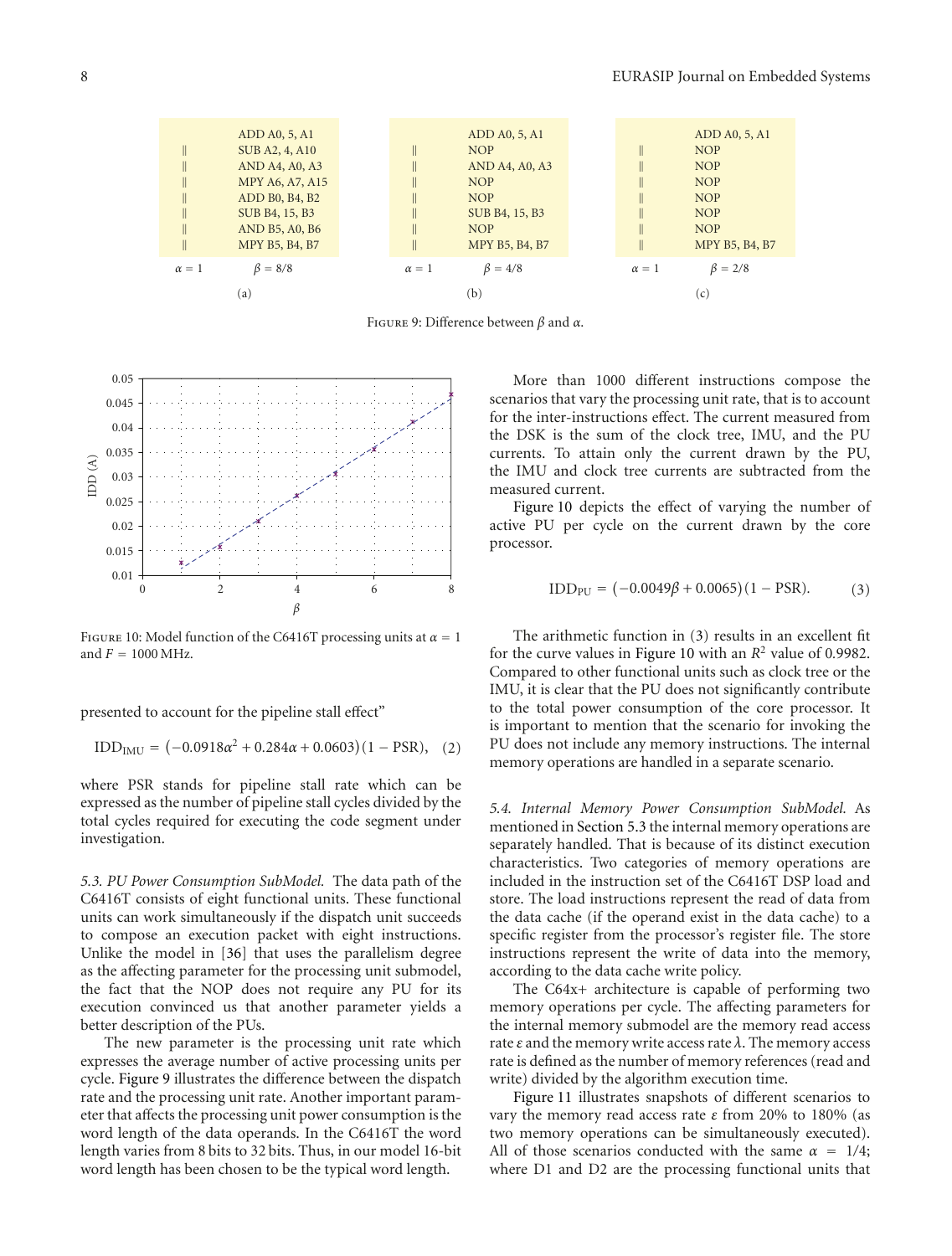|              | <b>LDHU</b>    | .D1               | $*$ A25++,A26 |              | <b>LDHU</b>    | .D1               | $*$ A25++,A26 |    | <b>LDHU</b>    | .D1                | $*$ A25++,A26 |
|--------------|----------------|-------------------|---------------|--------------|----------------|-------------------|---------------|----|----------------|--------------------|---------------|
| $\mathbb{H}$ | <b>LDHU</b>    | .D2               | $*B25++, B26$ |              | <b>LDHU</b>    | .D <sub>2</sub>   | $*B25++, B26$ | Ш  | <b>LDHU</b>    | .D <sub>2</sub>    | $*B25++, B26$ |
|              | <b>NOP</b>     |                   |               |              | <b>LDHU</b>    | .D1               | $*$ A25++,A27 |    | <b>LDHU</b>    | .D1                | $*$ A25++,A27 |
| $\mathbb{H}$ | NOP            |                   |               |              | <b>LDHU</b>    | .D <sub>2</sub>   | $*B25++, B27$ | Π  | <b>LDHU</b>    | .D2                | $*B25++, B27$ |
|              | <b>NOP</b>     |                   |               |              | <b>LDHU</b>    | .D1               | $*$ A25++,A28 |    | <b>LDHU</b>    | .D1                | $*$ A25++,A28 |
| Ш            | <b>NOP</b>     |                   |               | Ш            | <b>LDHU</b>    | .D <sub>2</sub>   | $*B25++, B28$ | Π. | <b>LDHU</b>    | .D2                | $*B25++, B28$ |
|              | <b>NOP</b>     |                   |               |              | <b>NOP</b>     |                   |               |    | <b>LDHU</b>    | .D1                | $*$ A25++,A29 |
| $\mathbb{H}$ | <b>NOP</b>     |                   |               |              | <b>NOP</b>     |                   |               |    | <b>LDHU</b>    | .D <sub>2</sub>    | $*B25++, B29$ |
|              | <b>NOP</b>     |                   |               |              | <b>NOP</b>     |                   |               |    | <b>LDHU</b>    | .D1                | $*$ A25++,A30 |
| Ш            | <b>NOP</b>     |                   |               | Ш            | <b>NOP</b>     |                   |               | Ш  | <b>LDHU</b>    | .D <sub>2</sub>    | $*B25++, B30$ |
|              | <b>NOP</b>     |                   |               |              | <b>NOP</b>     |                   |               |    | <b>LDHU</b>    | .D1                | $*$ A25++,A31 |
| $\mathbb{H}$ | NOP            |                   |               | Ш            | <b>NOP</b>     |                   |               |    | <b>LDHU</b>    | .D <sub>2</sub>    | $*B25++, B31$ |
|              | <b>NOP</b>     |                   |               |              | <b>NOP</b>     |                   |               |    | <b>LDHU</b>    | .D1                | $*$ A25++,A26 |
| Ш            | <b>NOP</b>     |                   |               | $\mathbb{I}$ | <b>NOP</b>     |                   |               | H. | <b>LDHU</b>    | .D <sub>2</sub>    | $*B25++, B26$ |
|              | <b>NOP</b>     |                   |               |              | <b>NOP</b>     |                   |               |    | <b>LDHU</b>    | .D1                | $*$ A25++,A27 |
| Ш            | NOP            |                   |               | Ш            | <b>NOP</b>     |                   |               |    | <b>LDHU</b>    | .D2                | $*B25++, B27$ |
|              | <b>NOP</b>     |                   |               |              | <b>NOP</b>     |                   |               |    | <b>LDHU</b>    | .D1                | $*$ A25++,A28 |
| Ш            | <b>NOP</b>     |                   |               | Ш            | <b>NOP</b>     |                   |               |    | <b>LDHU</b>    | .D2                | $*B25++, B28$ |
|              | <b>NOP</b>     |                   |               |              | <b>NOP</b>     |                   |               |    | NOP            |                    |               |
| Ш            | <b>NOP</b>     |                   |               |              | <b>NOP</b>     |                   |               |    | <b>NOP</b>     |                    |               |
|              | $\alpha = 1/4$ | $\epsilon = 20\%$ |               |              | $\alpha = 1/4$ | $\epsilon = 60\%$ |               |    | $\alpha = 1/4$ | $\epsilon = 180\%$ |               |

Figure 11: Snapshots of different scenarios for varying *ε*.



Figure 12: Model function of the C6416T internal memory read at  $\alpha = 1$  and  $F = 1000$  MHz.

are responsible for load and store operations [40]. Figure 12 shows the measured current values for different *ε* values

$$
IDD_{Int\_Mem\_Read} = (-2 \cdot 10^{-6} \varepsilon^2 + 0.0012\varepsilon)(1 - PSR). \quad (4)
$$

The arithmetic function in (4) results in an excellent fit for the curve values in Figure 7 with an  $R^2$  value of 0.9995. When we tried to fit the values of the curve in Figure 12 with a linear arithmetic function, we hit upon that the resultant *R*<sup>2</sup> value equals 0*.*98, equivalent to an error of 2%. As the final model will be the summation of the different functional block submodels the final model estimation error will be an accumulation of the submodels errors. Therefore, we decided to minimize the curve fitting error as much as possible. Hence, we choose the arithmetic function in (4) to represent the internal memory read submodel.

In the same manner (5) represents the current drawn from the CPU while running different scenarios that vary the memory write access rate *λ*. This equation results in an *R*<sup>2</sup> value of 0*.*9978

$$
IDD_{Int.Mem.Write} = (-10^{-5} \lambda^2 + 0.0049 \lambda)(1 - PSR). \tag{5}
$$

Hence, (6) represents the total internal memory model:

$$
IDD_{Int\_Mem} = IDD_{Int\_Mem\_Read} + IDD_{Int\_Mem\_Write}. \qquad (6)
$$

*5.5. L1 Data Cache Power Consumption SubModel.* The L1 data cache functional block represents the flow of data from the L1 data cache to L2 memory and vice versa. Different scenarios are prepared to stimulate the effect of the data cache miss.

The data cache miss rate is used as the affecting parameter for the L1 data cache functional block. Taking into account the fact that the L1D cache is a two-way associative cache, different scenarios that vary the number of data cache misses per fixed number of memory accesses have been developed. In this scenario, a deterministic way for forcing the data cache misses is followed. First, arbitrary data are preloaded into both blocks of set 0. Second, data from L2 memory with addresses that must be mapped into set 0 blocks are loaded to L1D cache. The new data, from L2 memory, addresses are different from those already preloaded to set 0. Hence, a data cache miss occurs as illustrated in Figure 13.

Figure 14 shows the effect of varying the data cache miss rate on the current drawn by the core processor. The arithmetic function in (7) results in an excellent fit for the curve values in Figure 14 with an *R*<sup>2</sup> value of 0*.*9909. Although the quadratic term in (7) is very small compared to the linear term, it has great impact on the  $R^2$  value. Discarding the quadratic term in (7) results in an *R*<sup>2</sup> value of 0*.*9272 with an error of 7*.*28%, thus, (7) is a very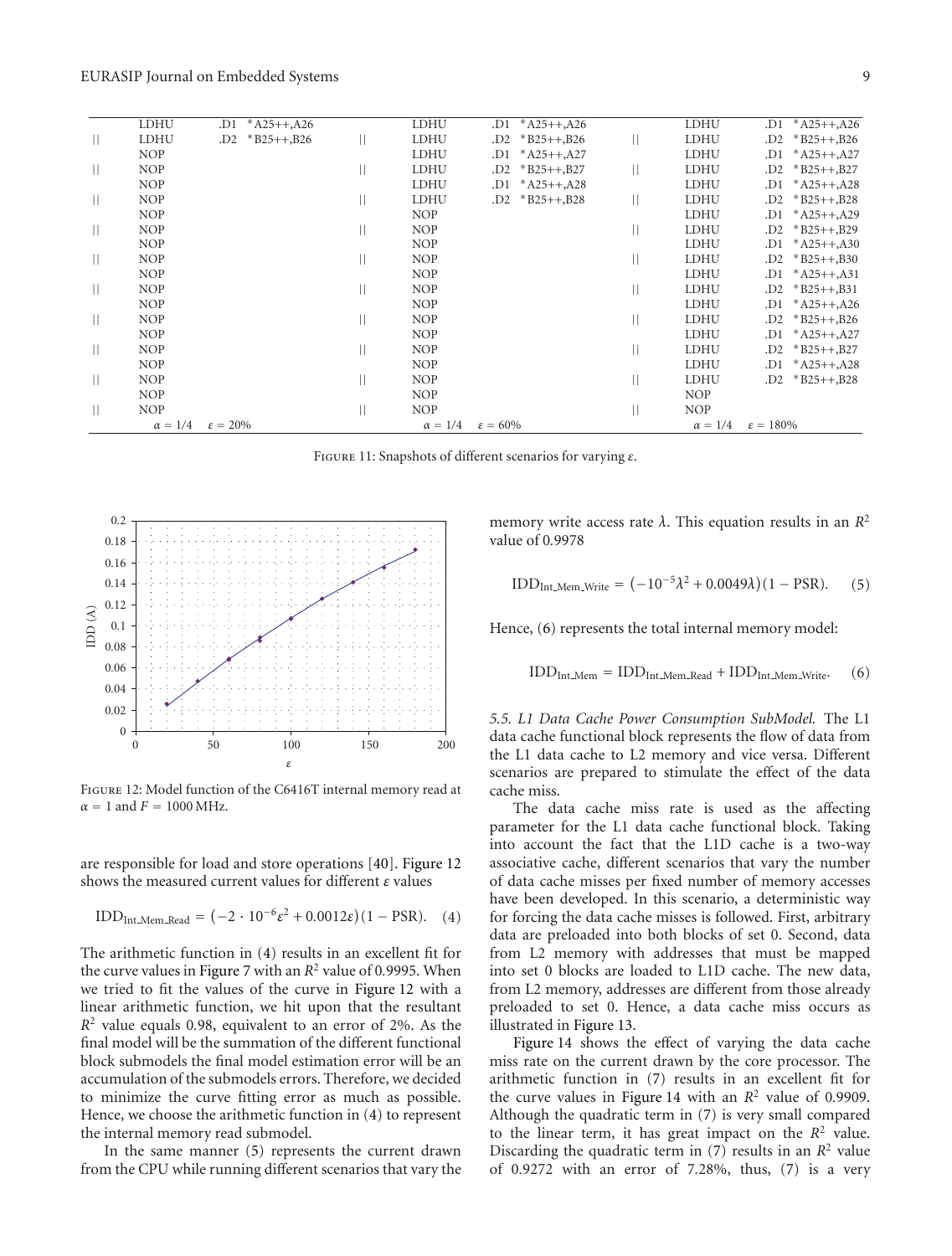

FIGURE 13: Scenario for forcing a data cache miss.



Figure 14: L1D cache miss rate versus measured CPU current.

suitable function to represent the L1D cache misses power consumption:

$$
IDDL1D = (-2 \cdot 10^{-5} \gamma^{2} + 0.0041 \gamma)(1 - PSR). \tag{7}
$$

The arithmetic function in (7) differs from the corresponding linear function that was proposed in [36] for the cache functional block. The squared-function yields a better description for the L1 data cache block due to the fact that L1 data cache pipelines the cache misses, to decrease the resulting pipeline stalls. The proposed model in [33] did not separately investigate the effect of data cache misses; instead it is included in the processing unit functional block [41].

*5.6. L1 Program Cache Power Consumption SubModel.* With the aid of the profiler of the C6416T device accurate cycle simulator, different scenarios are prepared that arbitrarily vary the program cache miss rate *δ*. Figure 15 shows the effect of varying the program cache miss rate on the current drawn by the core processor. The best fit for the measured



Figure 15: L1P cache miss rate versus measured CPU current.

values in Figure 15 is obtained as indicated in (8) with an *R*<sup>2</sup> value of 0*.*9889.

$$
IDDL1p = 0.0011\delta(1 - PSR). \tag{8}
$$

The complete FLPA power consumption model for the C6416T fixed-point high-performance VLIW DSP is shown in Table 2, while the complete model with exact constant values at an operating frequency of 1000 MHz is illustrated in Table 3.

# **6. Model Validation**

Some common signal and image processing benchmarks from Texas Instruments libraries are used for demonstration purpose as described in Table 4. The input data for all used benchmarks are located in the internal data memory. All the benchmarks are executed in an infinite loop to obtain a stable reading on the DMM.

First of all, all optimization options which are included in the CCS3*.*1 are turned off because these optimization options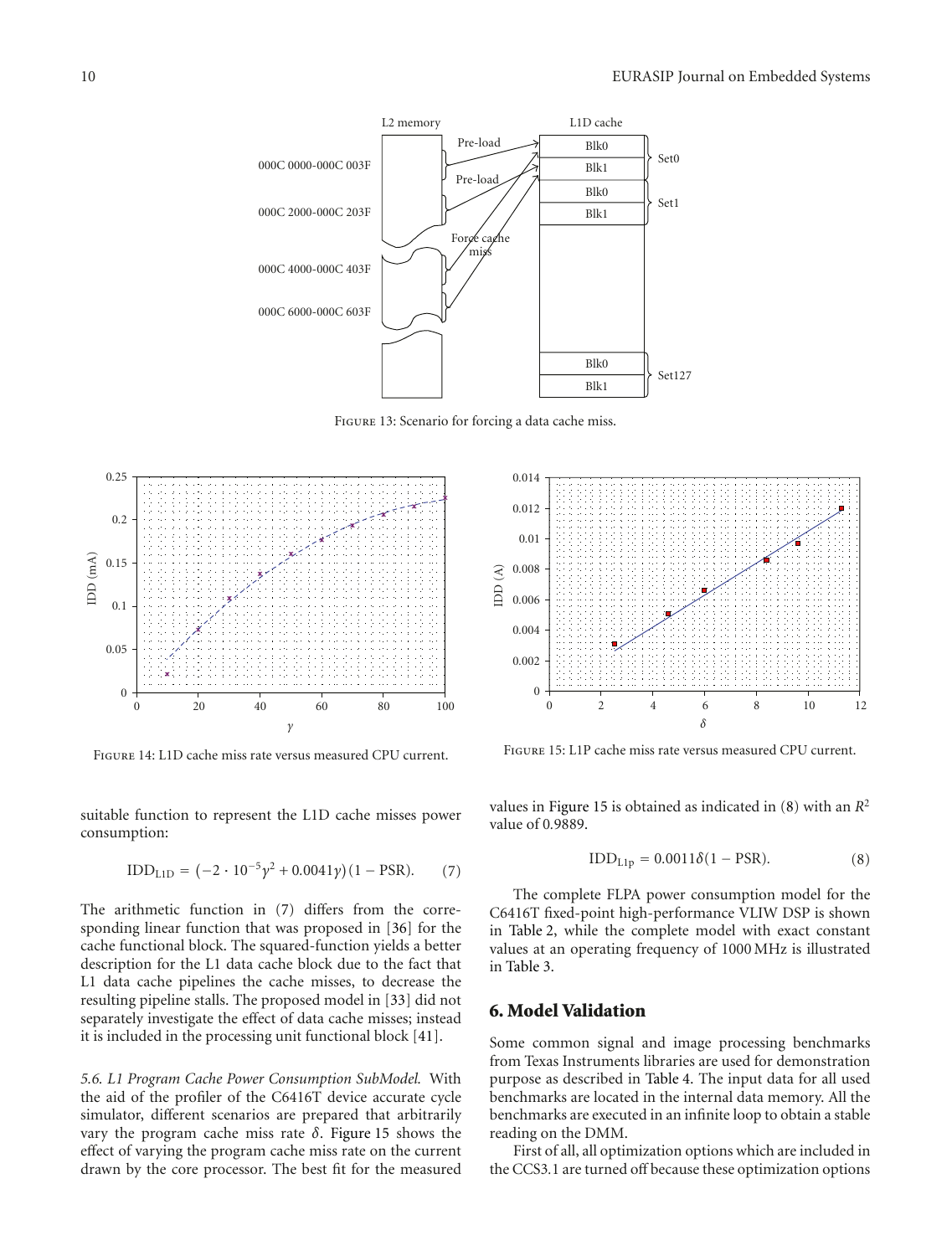#### EURASIP Journal on Embedded Systems 11

Table 2: Complete power consumption model for C6416T DSP.

| Functional unit    | Functional unit power consumption submodel                                                                   |
|--------------------|--------------------------------------------------------------------------------------------------------------|
| Clock distribution | $PE = (a1 \cdot F + a2) \cdot Vcore$                                                                         |
| <b>IMU</b>         | $P_{\text{IMU}} = (b1 \cdot \alpha^2 + b2 \cdot \alpha + b3)(1 - PSR) \cdot F \cdot V_{\text{core}}$         |
| Processing units   | $P_{\text{PI}} = (c1 \cdot \beta + c2)(1 - \text{PSR}) \cdot F \cdot V_{\text{core}}$                        |
| Memory read        | $P_{\text{Menn}} = (d1 \cdot \varepsilon^2 + d2 \cdot \varepsilon)(1 - PSR) \cdot F \cdot V_{\text{core}}$   |
| Memory write       | $P_{\text{MemW}} = (e1 \cdot \lambda^2 + e2 \cdot \lambda)(1 - PSR) \cdot F \cdot V_{\text{core}}$           |
| L1D cache          | $P_{\text{L1D}} = (g1 \cdot \gamma^2 + g2 \cdot \gamma)(1 - PSR) \cdot F \cdot V_{\text{core}}$              |
| L1P cache          | $P_{\text{L1P}} = (\text{h1} \cdot \delta)(1 - \text{PSR}) \cdot F \cdot V_{\text{core}}$                    |
| Total power        | $P_{\rm T} = P_{\rm F} + P_{\rm IMU} + P_{\rm PI} + P_{\rm MemR} + P_{\rm MemW} + P_{\rm L1D} + P_{\rm L1P}$ |

Table 3: Complete power consumption model for C6416T DSP at *F* = 1000 MHz.

| Functional unit    | Functional unit power consumption submodel                                                     |
|--------------------|------------------------------------------------------------------------------------------------|
| Clock distribution | $P_{Clock\_Distribution} = (0.0006F + 0.0574) \times V_{core}$                                 |
| <b>IMU</b>         | $P_{IMU} = (-0.0918\alpha^2 + 0.284\alpha + 0.0603)(1 - PSR) \cdot V_{core}$                   |
| Processing units   | $P_{\text{PU}} = (-0.0049\beta + 0.0065)(1 - PSR) \cdot V_{\text{core}}$                       |
| Memory read        | $P_{Mem\_Read} = (-2 \cdot 10^{-6} \varepsilon^2 + 0.0012\varepsilon)(1 - PSR) \cdot V_{core}$ |
| Memory write       | $P_{Mem\_Write} = (-10^{-5}\lambda^2 + 0.0049\lambda)(1 - PSR) \cdot V_{core}$                 |
| L1D cache          | $P_{L1D} = (-2 \cdot 10^{-5} \gamma^2 + 0.0041 \gamma)(1 - PSR) \cdot V_{core}$                |
| L1P cache          | $P_{L1P} = 0.0011 \delta(1 - PSR) \cdot V_{core}$                                              |



FIGURE 16: Estimated versus measured power consumption of the  $C6416T$  at  $F = 1000$  MHz.

affect the speed or the code size only and are not dedicated to power optimization. The second step is to compile the benchmarks.

The required parameters for the model are calculated either statically from the generated assembly files or with the aid of the CCS3*.*1 profiler for the parameters that cannot be estimated statically such as the data cache miss rate. For instance, the processing unit rate which is defined as the average number of active processing units per cycle is calculated from the assembly code. The parameter  $\beta$  is the result of dividing the number of processing units (equals the number of instructions excluding the NOP) by the number of cycles per code iteration. Figure 16 presents the result of



Figure 17: Illustration of the plants scatter-plot.

the estimated power consumption versus the measured one for the benchmarks listed in Table 4. The absolute average estimation error is 1*.*65% while the worst is 3*.*3%.

Unlike almost all the benchmarks of Figure 16, the physically measured power consumption for the IIR benchmark is higher than the estimated power. By investigating the generated assembly code of the IIR benchmark from the CCS3.1 we find that all the load and store operations inside the loops are of operand size 32 bits unlike the case in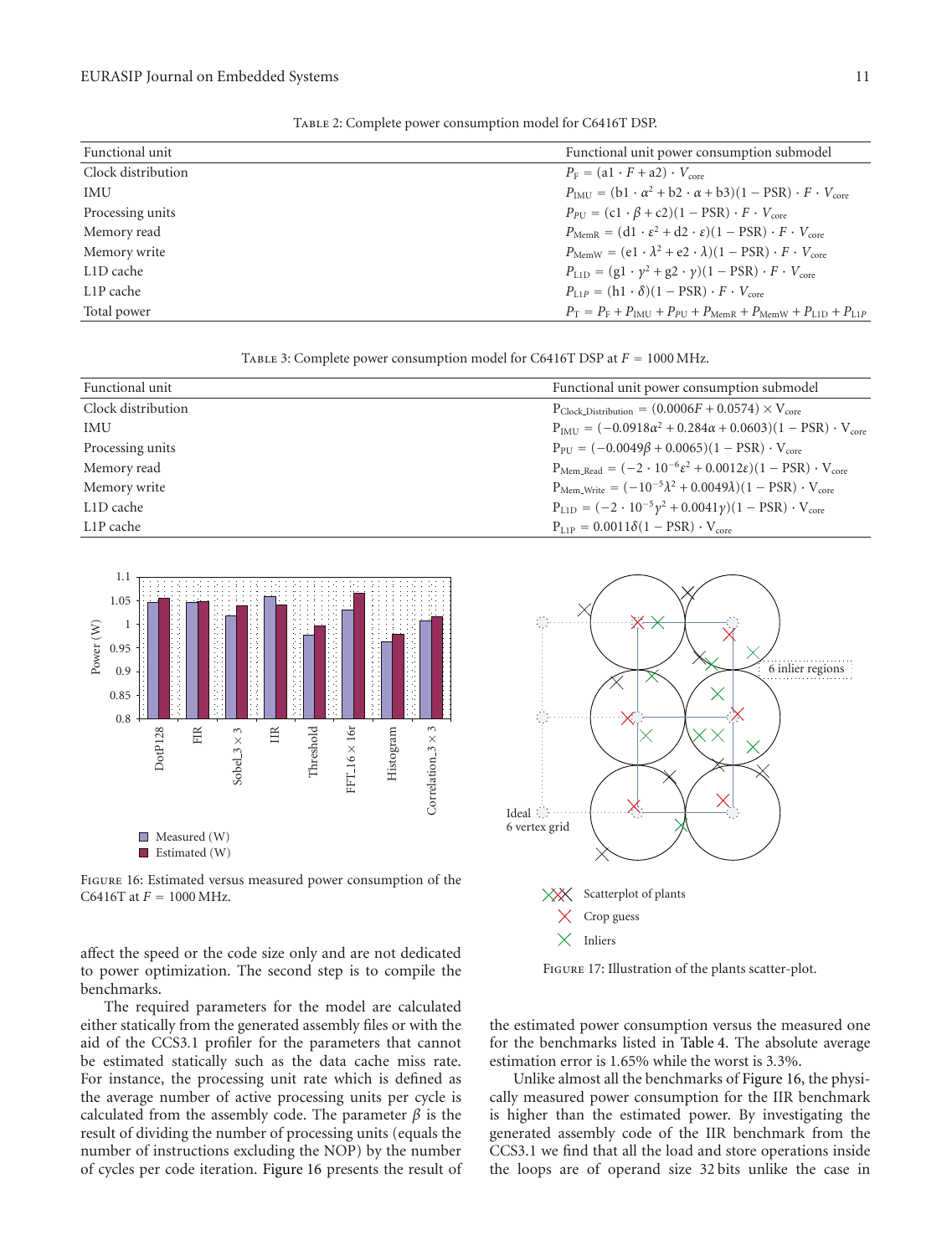TABLE 4: Benchmarks used for our experiments.

| Benchmark                | Description                                                                                                                                        |
|--------------------------|----------------------------------------------------------------------------------------------------------------------------------------------------|
| DotP128                  | Dot product of a vector of 128 16-bit elements                                                                                                     |
| m100                     | Matrix multiplication for 2 $100 \times 100$ square matrices                                                                                       |
| <b>FIR</b>               | Computes a real FIR filter, Input data and filter taps are 16-bit                                                                                  |
| Sobel $3 \times 3$       | Apply Sobel filter of $3 \times 3$ window to an image of 8192 pixels                                                                               |
| Thresholding             | Performs a thresholding operation on an input image of 8192 pixels                                                                                 |
| Histogram                | Takes histogram of an image of 8192, 8-bit pixels                                                                                                  |
| <b>IIR</b>               | Performs an auto-regressive moving-average (ARMA) filter with 4<br>auto-regressive filter coefficients and 5 moving-average filter<br>coefficients |
| $FFT16 \times 16$        | Performs a mixed radix forwards FFT using a special sequence of<br>coefficients                                                                    |
| Correlation $3 \times 3$ | Performs a point by point multiplication of the $3 \times 3$ mask with an<br>input image                                                           |



Figure 18: Average functional units contribution to the processor power consumption.

the other benchmarks; for example in the FFT  $16 \times 16$  all the load and store instructions are of operand size 16 bit. Refereing to Section 4, we indicated that the word length of the instructions' operand affects the power consumption of almost all the functional blocks. Moreover, in Section 5 we stated that "in our proposed model we choose 16-bits word length to be the typical word length." Therefore the estimated power in the IIR benchmark is slightly higher than the physically measured power.

Moreover, we utilized a part of a real application, bad weeds recognition, for validating our developed power consumption model. The employed part of the application is a restricted set exhaustive search algorithm named Elastic Graph Model. Elastic Graph Model is a method for detecting nearly regular located objects in images. It proceeds as follows: any local maximum of the scatter plot is supposed to represent the left upper node of the ideal six-vertex grid. For any of the remaining five ideal grid nodes a subset of local maxima is determined from the remaining local maxima in the scatter plot. Hence, we obtain for any grid node a set of candidates, the so called inliers, which lie within a certain

region around the ideal grid node. In Figure 17 these inliers are highlighted in green. Thus, the number of hypotheses for the elastic graph is any possible combination of inliers for any node. Any of these hypotheses is evaluated by two measures: the external energy, which represents the weight of the six local maxima of the respective hypothesis indicated in Figure 17 by thicker or thinner crosses and the internal energy, which is a measure that accumulates the squared error of the edge length between two hypothetical nodes (for all seven edges) and the ideal edge length (which is one in the usual case), also weighted by an edge weight (typically also one for all edges).

The power-consumption of the Elastic Graph Matching (EGM) algorithm is estimated with the aid of our proposed power consumption model described in Section 2. The estimated power consumption equals 1.0498 W while the physically measured power consumption equals 1.061 W, resulting in an estimation error of only 1%.

#### **7. Conclusion**

In this paper, we developed a precise functional level estimation technique to estimate the power consumption of the embedded software running on a programmable processor. The commercial off-the-shelf VLIW DSP C6416T from Texas Instruments is utilized as the targeted platform. The inter-instructions as well as the pipeline stall effects have been investigated in our proposed model. The validation and precision of our model have been proven by estimating the power consumption of many typical algorithms applied in signal and image processing. We further validated the precision of our developed model on a real application applied in the video processing field. The power consumption estimated by our model, is compared to the physically measured power consumption, achieving a very low absolute average estimation error of 1*.*65% and an absolute maximum estimation error of only 3*.*3%.

Although our methodology for modeling the TI C6416T VLIW processor power consumption is applicable for other VLIW processors, for different targeted processor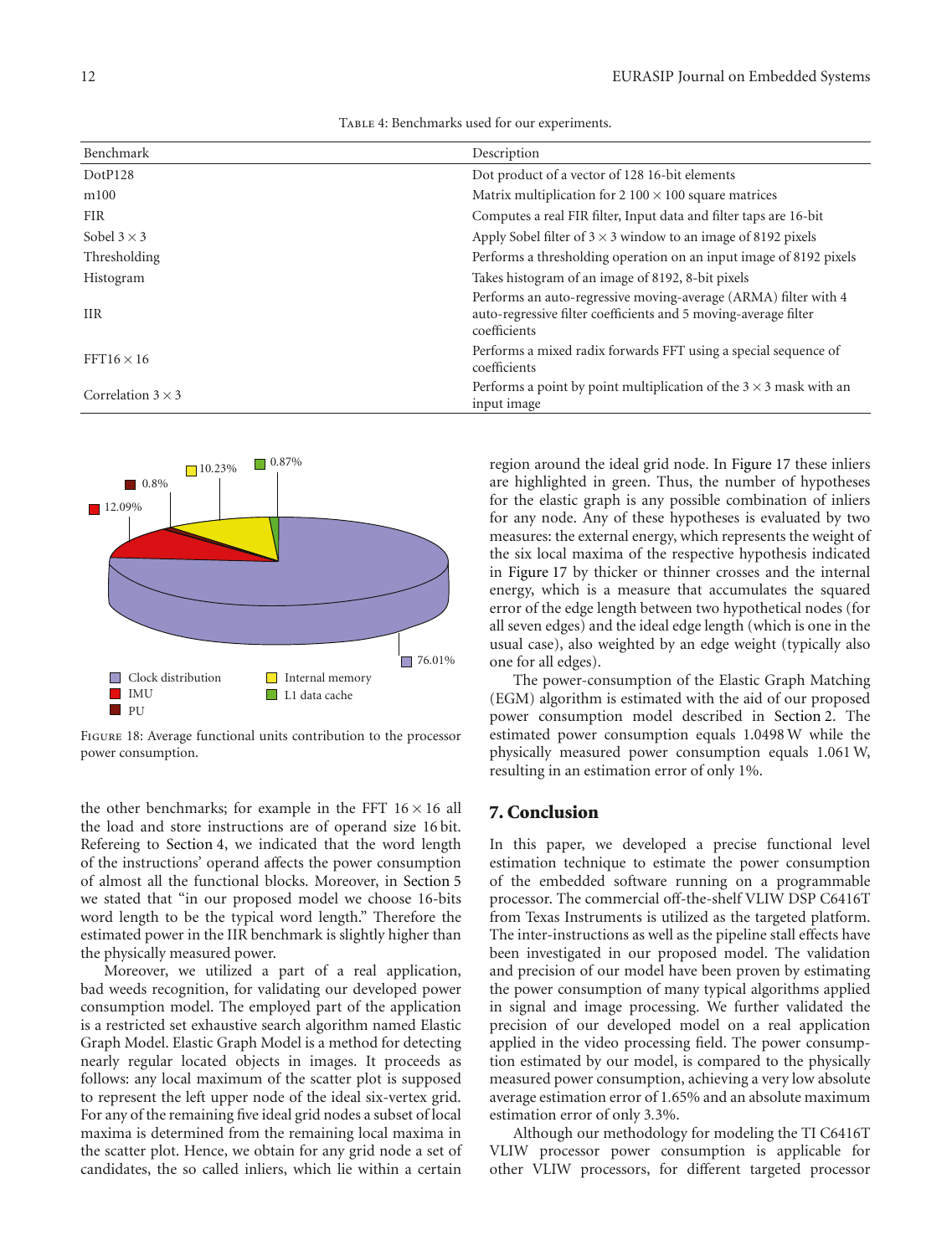architecture we can reconsider the distinction of the processor architecture into functional blocks as shown in Figure 4. For example, if the new target architecture includes a floating-point unit, Figure 4 has to be modified by including a new functional block that represents the floating-point unit together with the parameters affecting its power consumption such as the access rate. Thus, as long as the power consumption of the functional blocks remains independent, our presented power estimation methodology is intended to work equally on all VLIW architectures.

Furthermore, the proposed model allows us to figure out the processor functional units that are dominantly contributing to the power consumption. Figure 18 illustrates the contribution percentages of the processor architectural function blocks to the total power consumption of the processor core. It is clear that the clock distribution is the largest contributor while the processing unit is the smallest contributor.

Finally, we have evaluated the global optimization levels of the CCS as well as two specific architectural features of the C6416T, namely, Software Pipelined Loop (SPLoop) and the Single Instruction Multi Data (SIMD) from the perspective of energy and power consumption [42, 43].

#### **Acknowledgments**

This work has been funded by the Christian Doppler Laboratory for Design Methodology of Signal Processing Algorithms as well as the COMET K-Project Embedded Computer Vision (ECV) in conjunction with the Austrian Institute of Technology (AIT).

#### **References**

- [1] C. J. Bleakley, M. Casas-Sanchez, and J. Rizo-Morente, "Software level power consumption models and power saving techniques for embedded DSP processors," *Journal of Low Power Electronics*, vol. 2, no. 2, pp. 281–290, 2006.
- [2] C. Brandolese, *A codesign approach to software power estimation for embedded systems*, Ph.D. disseration, Politecnico di Milano, Institute of Electronics and Information, 2000.
- [3] C. X. Huang, B. Zhang, A. Deng, and B. Swirski, "Design and implementation of PowerMill," in *Proceedings of the International Symposium on Low Power Design (ISLPED '95)*, pp. 105–109, ACM, New York, NY, USA, April 1995.
- [4] F. N. Najm, "Survey of power estimation techniques in VLSI circuits," *IEEE Transactions on Very Large Scale Integration (VLSI) Systems*, vol. 2, no. 4, pp. 446–455, 1994.
- [5] S. Gupta and F. N. Najm, "Power macromodeling for high level power estimation," in *Proceedings of the 34th Design Automation Conference (DAC '97)*, pp. 365–370, ACM, New York, NY, USA, June 1997.
- [6] T. Chou and K. Roy, "Accurate power estimation of CMOS sequential circuits," *IEEE Transactions on Very Large Scale Integration (VLSI) Systems*, vol. 4, no. 3, pp. 369–380, 1996.
- [7] D. Marculescu, R. Marculescu, and M. Pedram, "Information theoretic measures of energy consumption at register transfer level," in *Proceedings of the International Symposium on Low Power Design (ISLPED '95)*, pp. 81–86, ACM, New York, NY, USA, 1995.
- [8] J. N. Rabaey and M. Pedram, *Low Power Design Methodologies*, vol. 336 of *The Springer International Series in Engineering and Computer Science*, 1996.
- [9] S. Powell and E. M. Chau, "Estimating power dissipation of VLSI signal processing chips: the PFA technique," in *VLSI Signal Processing IV*, pp. 250–259, 1990.
- [10] N. Kumar, S. Katkoori, L. Rader, and R. Vemuri, "Profiledriven behavioral synthesis for low-power VLSI systems," *IEEE Design and Test of Computers*, vol. 12, no. 3, pp. 70–84, 1995.
- [11] D. Liu and C. Svensson, "Power consumption estimation in CMOS VLSI chips," *IEEE Journal of Solid-State Circuits*, vol. 29, no. 6, pp. 663–670, 1994.
- [12] P. E. Landman and J. M. Rabaey, "Activity-sensitive architectural power analysis for the control path," in *Proceedings of the International Symposium on Low Power Design (ISLPED '95)*, pp. 93–98, ACM, New York, NY, USA, April 1995.
- [13] H. Mehta, R. M. Owens, and M. J. Irwin, "Energy characterization based on clustering," in *Proceedings of the 33rd Annual Design Automation Conference (DAC '96)*, pp. 702–707, ACM, New York, NY, USA, June 1996.
- [14] Q. Wu, Q. Qiu, M. Pedram, and C.-S. Ding, "Cycle-accurate macro-models for RT-level power analysis," *IEEE Transactions on Very Large Scale Integration (VLSI) Systems*, vol. 6, no. 4, pp. 520–528, 1998.
- [15] L. Benini, A. Bogliolo, M. Favalli, and G. De Micheli, "Regression models for behavioral power estimation," *Integrated Computer-Aided Engineering*, vol. 5, no. 2, pp. 95–106, 1998.
- [16] W. Ye, N. Vijaykrishnan, M. Kandemir, and M. J. Irwin, "The design and use of simplepower: a cycle-accurate energy estimation tool," in *Proceedings of the 37th conference on Design Automation (DAC '00)*, pp. 340–345, ACM, New York, NY, USA, June 2000.
- [17] S. Gurumurthi, A. Sivasubramaniam, M. J. Irwin et al., "Using complete machine simulation for software power estimation: the softWatt approach," in *Proceedings of the 8th International Symposium on High-Performance Computer Architecture (HPCA '02)*, pp. 141–151, IEEE Computer Society, Washington, DC, USA, February 2002.
- [18] D. Brooks, V. Tiwari, and M. Martonosi, "Wattch: a framework for architectural-level power analysis and optimizations," *SIGARCH Computer Architecture News*, vol. 28, no. 2, pp. 83– 94, 2000.
- [19] M. B. Kamble and K. Ghose, "Analytical energy dissipation models for low power caches," in *Proceedings of the International Symposium on Low Power Electronics and Design (ISLPED '97)*, pp. 143–148, ACM, New York, NY, USA, August 1997.
- [20] D. Burger and T. M. Austin, "The simplescalar tool set, version 2.0," *SIGARCH Computer Architecture News*, vol. 25, no. 3, pp. 13–25, 1997.
- [21] M. Pedram, *Power Aware Design Methodologies*, edited by J. M. Rabaey, Norwell, Mass, USA, Kluwer Academic Publishers, 2002.
- [22] V. Tiwari, S. Malik, and A. Wolfe, "Power analysis of embedded software: a first step towards software power minimization," *IEEE Transactions on Very Large Scale Integration (VLSI) Systems*, vol. 2, no. 4, pp. 437–445, 1994.
- [23] S. Nikolaidis, N. Kavvadias, P. Neofotistos, K. Kosmatopoulos, T. Laopoulos, and L. Bisdounis, "Instrumentation set-up for instruction level power modeling," in *Proceedings of the 12th International Workshop on Power and Timing Modeling, Optimization and Simulation (PATMOS '02)*, pp. 71–80, Springer, London, UK, 2002.